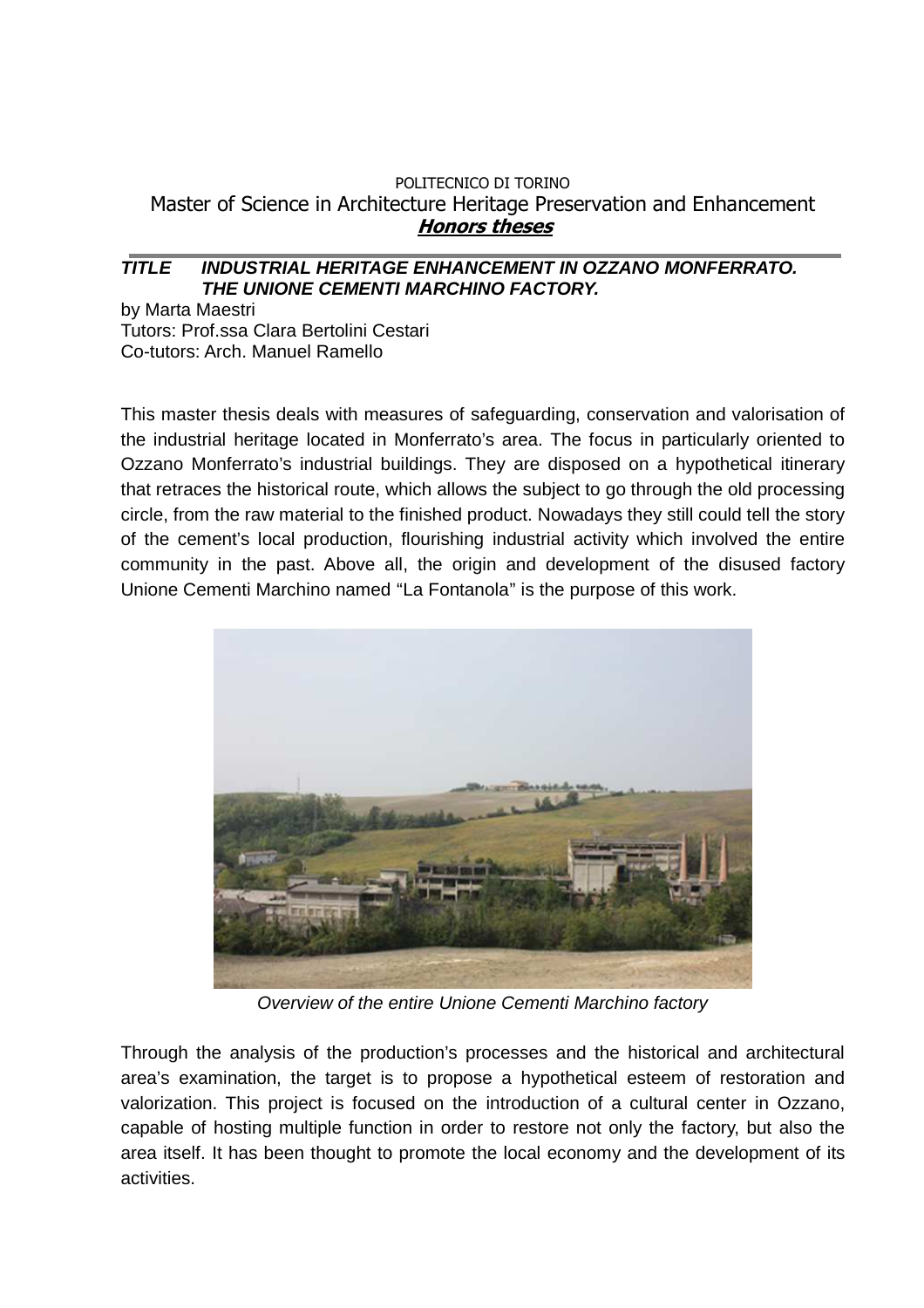The preliminary phase concerns the analysis of Ozzano's territory, which includes an analytical schedule of each building composing the industrial complex. The central aim is to fully know the factory and to evaluate which parts could be maintained or demolished, in order to write up the masterplan, which has the purpose of assign a different function to each building. The most representative buildings are the silos for the cement and the old furnaces that with its three chimneys make more recognizable the historical production cycle. These buildings are planned to keep the as possible as its original forms.



Masterplan of the project area and general distribution of the different service

The entire area has been ideally split into two specular parts. One side has been dedicated to art, music, dancing and cinema. The other one is to hosting, reception, and visitors' refreshment. The main building it's located in the middle of these two sites that host a reception and a bar. The upper levels are designed to be used as seven apartments and one independent duplex, located on the top of the roof. Also the outer spaces have been renewed.

The work suggests a recovery methodology that aims to examine the existing buildings by giving it a new use without changing its original architectonical features. The intention is to insert new elements that interact with the old factory without physical or structural modification.

A crucial aspect of the last part of this project is choosing the most appropriate technology, which can be adapted to the new designed elements. The technological side should allow the maximum flexibility and reversibility and must consider the requirement to have elements with low environmental and economic impact.